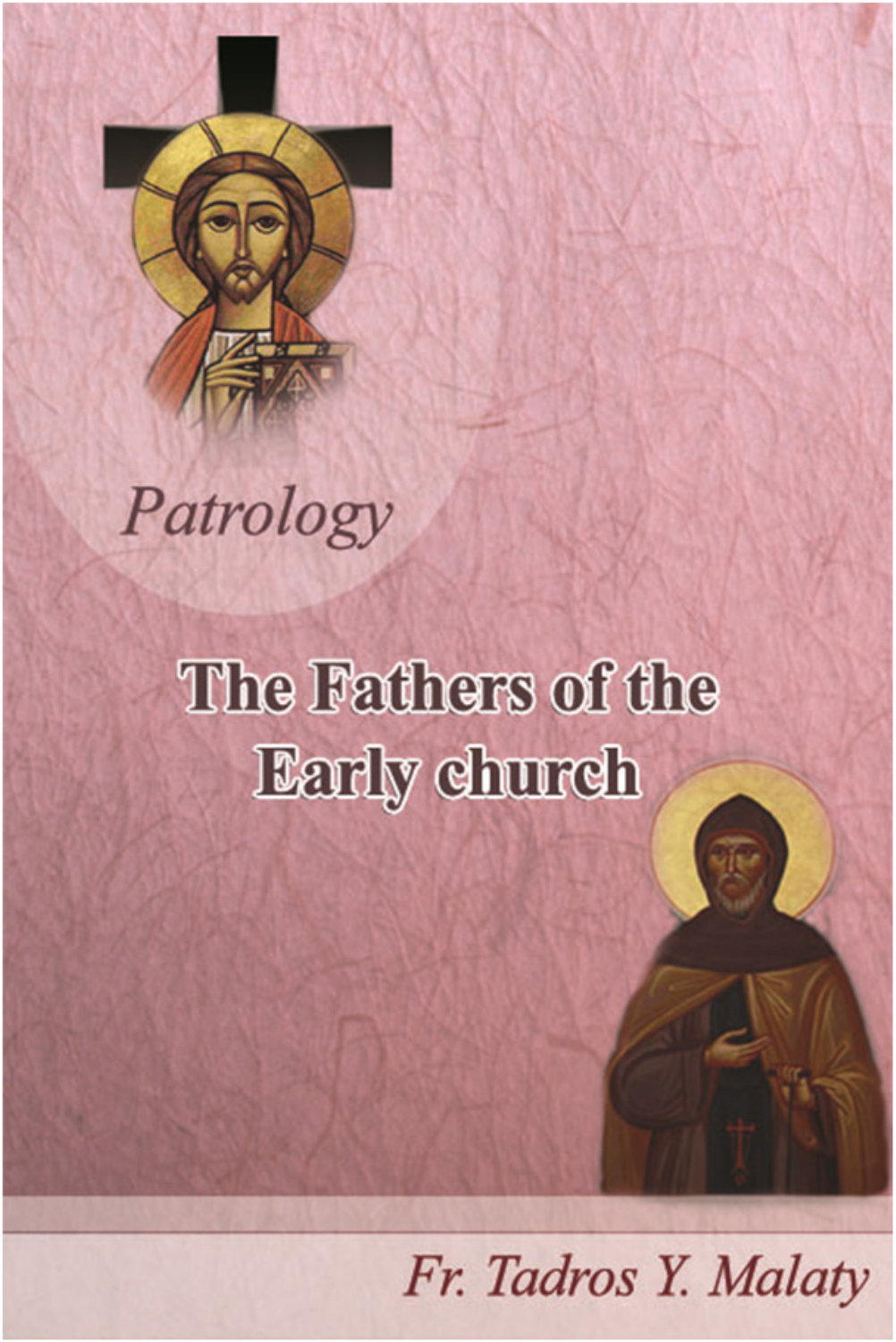**DAILY MEETING WITH MY GOD**  *THROUGH THE EXPERIENCE OF* 

# THE FATHERS OF THE EARLY CHURCH

**January 2003** 

**Prepared by Fr. Tadros Y. Malaty** 

<span id="page-1-1"></span><span id="page-1-0"></span>**Translated by St. Mark's Coptic Orthodox Church P. O. Box 564Englewood - Colorado 80110 Phone 303 874 5065** 

*1 January* 

**GOOD STARTING AND GLORIOUS END St. Basil The Great[1](#page-1-0) "But put on the Lord Jesus Christ, and make no provision for the flesh, to fulfill its lusts". (Rom 13:14)** 

Not even the blessed David was blameless, when his thoughts went astray and he sinned against the wife of Uriah (2 Sam. 11).

One example is the fall from better to worse of Judas, who after being so long Christ's disciple, sold his Master for a mean gain and got a halter for himself.

Learn then, brother, that **it is not he who begins well who is perfect. It is he who ends well who is approved in God's sight**. Give then no sleep to your eyes or slumber to your eyelids that you may be delivered "as a roe from the net and a bird from the snare." For when you are passing through the midst of snares you are treading on top of a perilous high wall.

Do not attempt extreme discipline and be aware of over confidence in yourself. When attempting extreme discipline, you may bring upon yourself a crowd of temptations caused by irritating your passions all at once. It is better to advance a little at a time from certain pleasures of life, and therefore gradually destroying all your unwanted habits. When you have mastered one passion, and then begin to wage war against another. In this manner you will in due time overcome all passions.

#### *2 January*

# **FEED US, THE CHILDREN, AS SHEEP St. Clement of Alexandria[2](#page-1-1)**

**"He will feed His flock like a shepherd; He will gather the lambs with His arm, and carry them in His bosom, and gently lead those who are with young." (Isa. 40:11)** 

*<sup>1</sup> Letter, 42. Joselyn Yacoub* 

<sup>2</sup> Paedagogus 1:9. *(cf. N & PN Frs.)*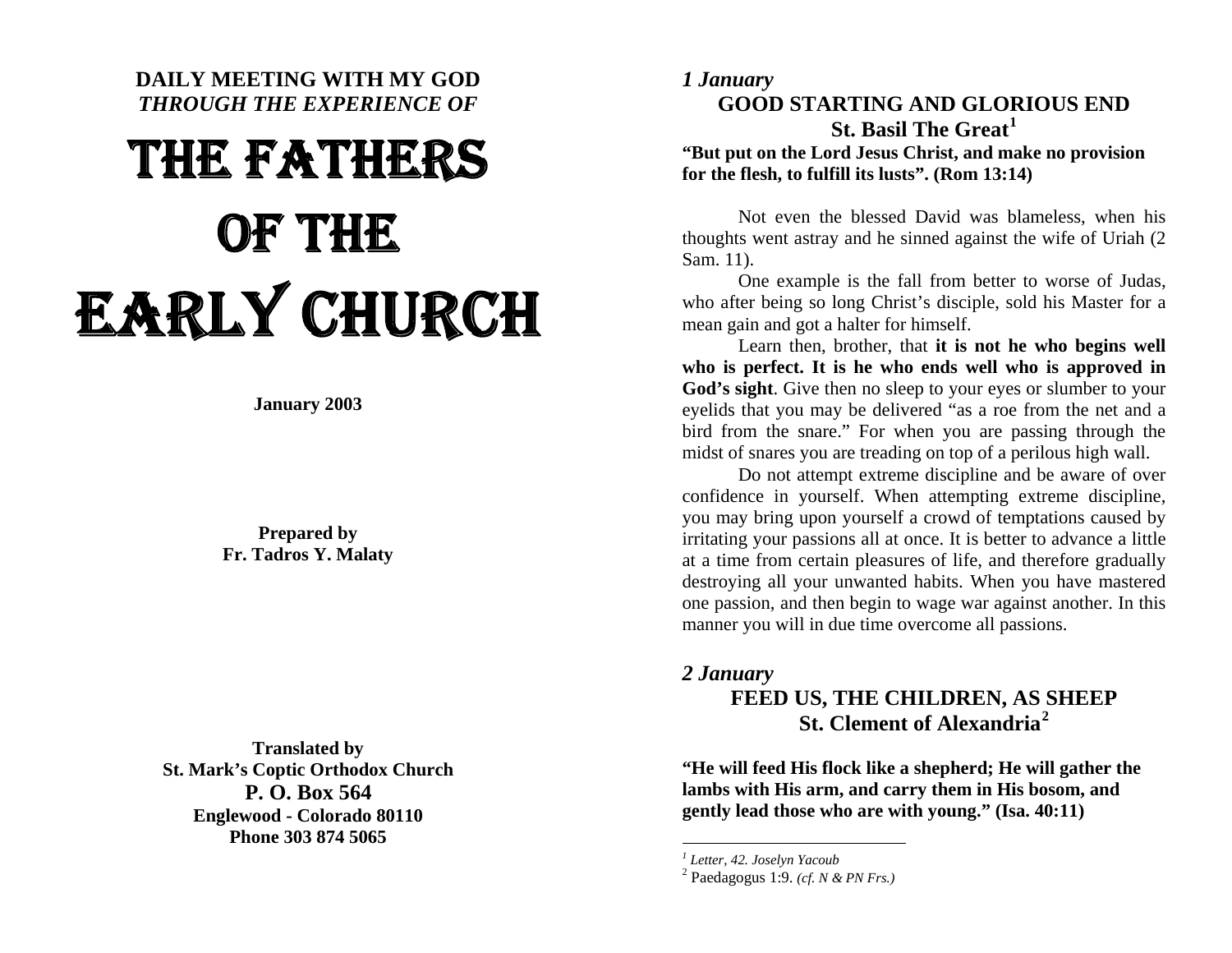Feed us, the children, as sheep.

Yea, Master, fill us with righteousness, Your own pasture.

Yea, O Instructor, feed us on Your holy mountain the Church, which towers aloft, which is above the clouds, which touches heaven.

"**And I will be**," He says, "**their Shepherd**," and will be near them, as the garment to their skin. He wishes to save my flesh by enveloping it in the robe of immortality, and He has anointed my body.

"**They shall call Me**," He says, "**and I will say, Here am I**." You did hear sooner than I expected, Master.

"**And if they pass over, they shall not slip**," says the Lord. For we who are passing over to immortality shall not fall into corruption, for He shall sustain us. For so He has said, and so He has willed.

Such is our Instructor, righteously good. "**I came not,**" He says, "**to be ministered unto, but to minister**." Wherefore He is introduced in the Gospel "wearied," because toiling for us, and promising "to give His life a ransom for many." For him alone who does so He owns to be the Good Shepherd. **Generous, therefore, is He who gives for us the greatest of all gifts, His own life; and beneficent exceedingly, and loving to men, in that, when He might have been Lord, He wished to be a brother man; and so good was He that He died for us.** 

#### *5 January*

## **DENIAL OF THE FLESH LUSTS St. Augustine[1](#page-2-0)**

 **"Therefore do not let sin reign in your mortal body, that you should obey it in its lusts. And do not present your members as instruments of unrighteousness to sin, but present yourselves to God as being alive from the dead, and your members as instruments of righteousness to God. For** 

#### **sin shall not have dominion over you, for you are not under law but under grace." (Rom 6:11-14)**

Although there be not as yet that perfection, wherein continence shall not strive with vice. But now, so long as "the flesh lusts against the spirit, and the spirit against the flesh," (Gal 5:17) it is enough for us not to consent unto the evils, which we feel in us. But, when that consent takes place, then there goes out of the mouth of the heart what defiles the man. But when through continence consent is withheld, the evil of the lust of the flesh, against which the lust of the spirit fights, is not suffered to harm…

There is therefore in us lust of sin, which must not be suffered to reign. There are its desires, which we must not obey, lest obeying it reign over us. Wherefore let not lust usurp our members, but let continence claim them for herself; that they be weapons of righteousness unto God, that they be not weapons of unrighteousness unto sin; for thus sin shall not rule over us.

There are therefore in us evil desires, by consenting not unto which we live not ill. There are in us lusts of sins, by obeying not, which we perfect not evil, but by having them do not as yet perfect good… Therefore there take place in us evil lusts, when that pleases which is not lawful; but they are not perfected, when evil lusts are restrained by the mind serving the Law of God (Rom 7:25).

## *6 January*

# **GOD KNOWS MY DEPTH St. Augustine[2](#page-2-0)**

#### **"For You will light my lamp. The Lord my God will enlighten my darkness." (Ps 18:28)**

For it is You, Lord, that judges me;" for although no "man knows the things of a man, save the spirit of man which is

<span id="page-2-0"></span><sup>&</sup>lt;sup>1</sup> Continence, 5, 8, 20. *(cf. N & PN Frs.)* 

<sup>2</sup> Confessions, 10:5:7. *(cf. N & PN Frs.)*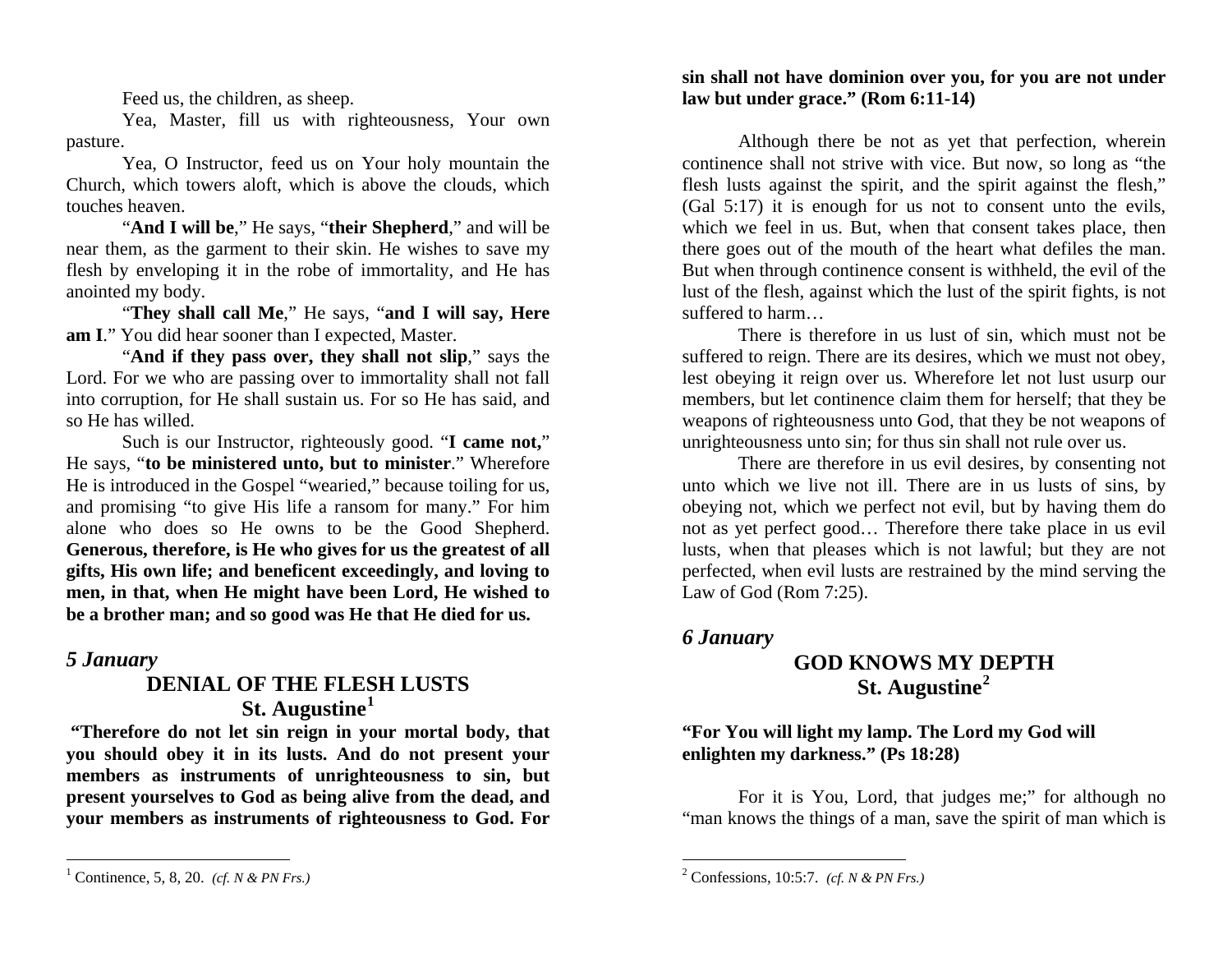in him," yet is there something of man which "the spirit of man which is in him" itself knows not. But You, Lord, who has made him, knows him wholly.

I indeed, though in Your sight I despise myself, and reckon "myself but dust and ashes,"' yet know something concerning You, which I know not concerning myself.

And assuredly "now we see through a glass darkly," not ye<sup>t</sup>"face to face." So long, therefore, as I am "absent" from You, I am more "present" with myself than with You (2 Cor. 5:8).

I know that You canst not suffer violence; but for myself **I know not what temptations I am able to resist, and what I am not able. But there is hope, because You are faithful, who wilt not suffer us to be tempted above that we are able**, but wilt with the temptation also make a way to escape, that we may be able to bear it.

I would therefore confess what I know concerning myself; I will confess also what I know not concerning myself. And because what I do know of myself, I know by Your enlightening me.

What I know not of myself, so long I know not until the time when my "darkness be as the noonday" in Your sight.

#### *7 January*

# **PRAISE TO GOD, THE BELOVED ONE St. Ephram the Syrian[1](#page-3-0)**

**"Who, being in the form of God, did not consider it robbery to be equal with God, but made Himself of no reputation, taking the form of a bondservant, and coming in the likeness of men. And being found in appearance as a man, He humbled Himself and became obedient to the point of death, even the death of the cross." (Phil 2:5-8)** 

Blessed be the Fruit, Who lowered Himself to our famished state!

Blessed be the Good One, Who suddenly enriched our necessitousness and supplied our needs!

Blessed He Whose tender mercies made Him condescend to visit our infirmities!…

Praise be to Him Who made void the Sabbath by fulfilling it!

Praise too to Him Who rebuked the leprosy and it remained not, Whom the fever saw and fled!

Praise to the Merciful, Who bore our toil!

Glory to Your coming, which quickened the sons of men!

Glory to Him, Who came to us by His first-born!

Glory to the Silence that spoke by His Word.

Glory to the One on high, Who was seen by His Dayspring!

Glory to the Heavenly, Who was pleased to have a Body, that in it His virtue might be felt, and He might by that Body show mercy on His household's bodies!

Glory to that Hidden One, Whose Son was made manifest!

Glory to that Living One, Whose Son was made to die!

Glory to that Great One, Whose Son descended and was small!…

Glory to that Hidden One, Who even with the mind cannot be felt at all by them that pry into Him; but by His graciousness, was felt by the hand of man!…

Blessed be He Whose own will brought Him to the Womb and Birth, to arms and to increase [in stature]. Blessed He whose changes purchased life for human nature.

Blessed He Who sealed our soul, and adorned it and espoused it to Himself.

BLESSED be that Child, Who gladdened Bethlehem today!

Blessed be the Babe Who made manhood young again today!

<span id="page-3-0"></span> $<sup>1</sup>$  Hymns on Nativity, 2.</sup>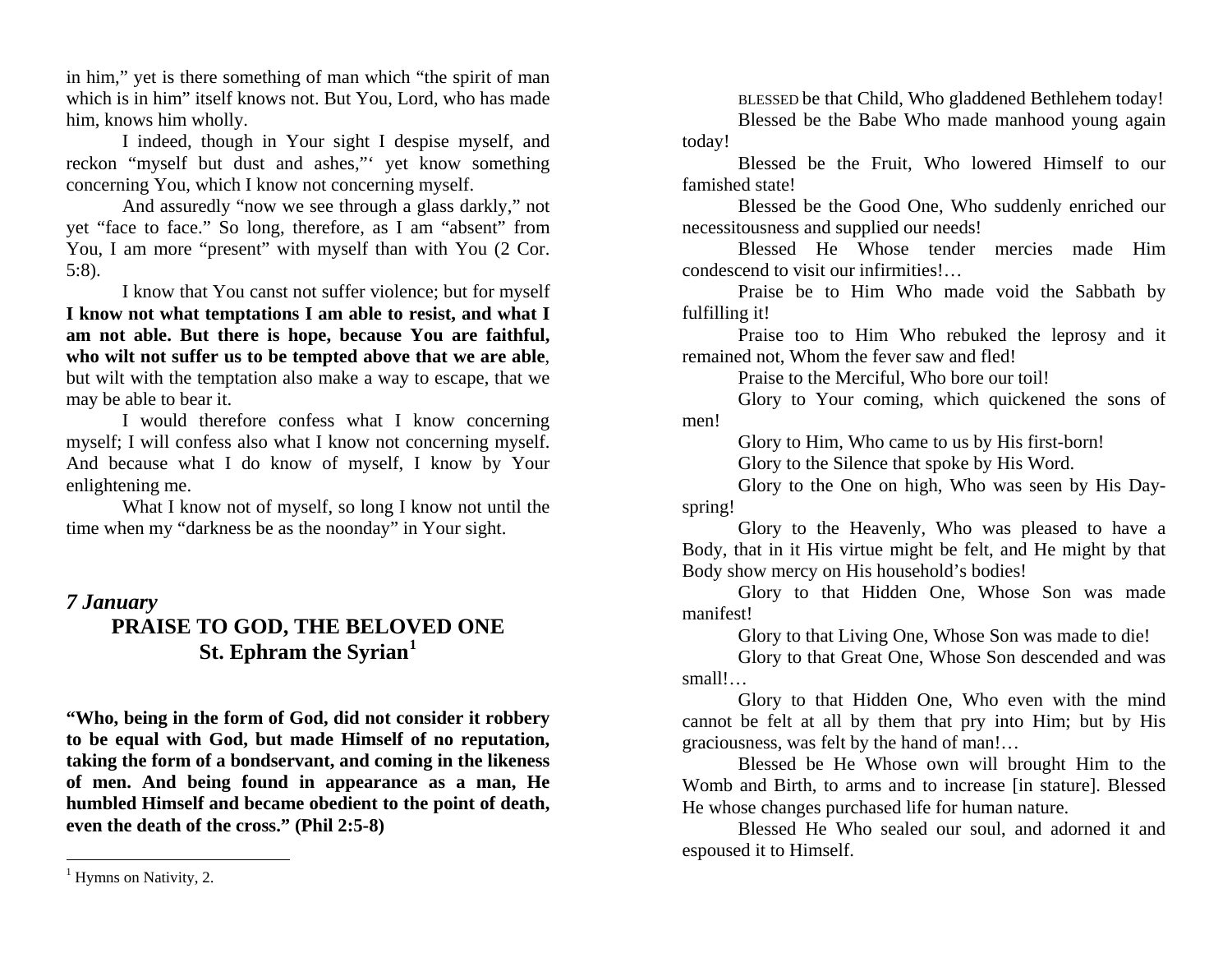# *10 January*  **THE FURNACE OF THE TEMPTATIONS St. John Chrysostom[1](#page-4-0)**

#### **"We must through many tribulations enter the kingdom of God." (Acts 14:22)**

For as a gold refiner having cast a piece of gold into the furnace suffers it to be proved by the fire until such time as he sees it has become purer: even so God permits the souls of men to be tested by troubles until they become pure and transparent and have reaped much profit...

Let us not then be disturbed, neither dismayed, when trials befall us. For if the gold refiner sees how long he ought to leave the piece of gold in the furnace, and when he ought to draw it out, and does not allow it to remain in the fire until it is destroyed and burnt up: much more does God understand this. **And when He sees that we have become more pure, He releases us from our trials so that we may not be overthrown and cast down by the multiplication of our evils.** 

Let us then not be repining, or faint-hearted, when some unexpected thing befalls us; but let us suffer Him who knows these things accurately, to prove our hearts by fire as long as He pleases. For He does this for a useful purpose and with a view to the profit of those who are tried. On this account a certain wise man admonishes us saying, "yield to Him" he says, "in all things," for He knows exactly when it is right to pluck us out of the furnace of evil.

We ought therefore everywhere to yield to Him and always to give thanks, and to bear all things contentedly, whether He bestows benefits or chastisement upon us, for this also is a species of benefit.

For the physician, not only when he bathes and nourishes the patient and conducts him into pleasant gardens, but also when he uses cutlery and the knife, is a physician all the same.

A father not only when he caresses his son, but also when he expels him from his house, and when he chides and scourges him, is a father all the same, no less than when he praises him. Knowing therefore that God is more tenderly loving than all physicians, do not enquire too curiously concerning His treatment nor demand an account of it from Him. Whether He is pleased to let us go free or whether He punishes, let us offer ourselves for either alike. For He seeks by means of each to lead us back to health, and to communion with Himself, and He knows our several needs, and what is expedient for each one, and how and in what manner we ought to be saved…

**Let us then follow whither-soever He bids us, and let us not too carefully consider whether He commands us to go by a smooth and easy path, or by a difficult and rugged one.** 

## *11 January*

# **THE REAL GLORY St. John Chrysostom[2](#page-4-0)**

**"For behold, the day is coming, burning like an oven. And all the proud, yes, all who do wickedly will be stubble. And the day which is coming shall burn them up," says the Lord of hosts, "That will leave them neither root nor branch." (Mal 4:1)** 

Fly we then vainglory, for this is a passion more tyrannical than any. Hence spring covetousness and love of wealth, hence hatred and wars and strives. For he that desires

<span id="page-4-0"></span> $1$  On The Paralytic Let Down Through The Roof, 1-2.

<sup>2</sup> On John, homily 28.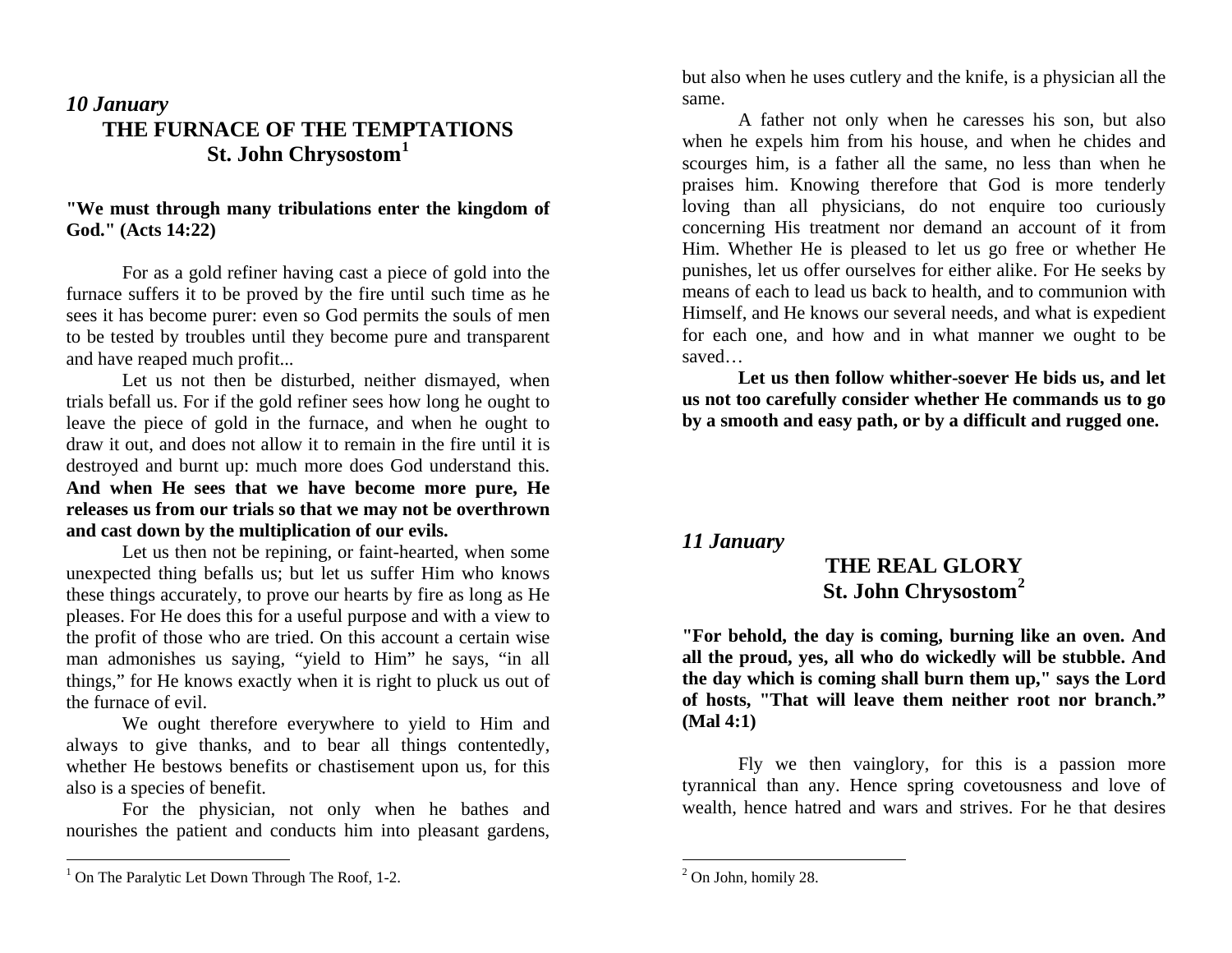more than he has, will never be able to stop, and he desires from no other cause, but only from his love of vainglory…

If then we cut this off, we shall slay together with the head the other members also of wickedness, and there will be nothing to hinder us from **dwelling on earth as though it were heaven**...

Wherefore if we wish to attain to glory, let us flee from human glory, and desire that only which cometh from God; so shall we obtain both the one and the other; which may we all enjoy, through the grace and loving kindness of our Lord Jesus.

#### *12 January*

## **THE HEAVENLY TREASURES St. Clement of Alexandria[1](#page-5-0)**

**"Therefore we do not lose heart. Even though our outward man is perishing, yet the inward man is being renewed day by day." (2 Cor 4:16)** 

Some there are, who, like worms wallowing in marshes and mud in the streams of pleasure, feed on foolish and useless delights, swinish men. For swine, it is said, like mud better than pure water.

Let us not then be enslaved or become swinish; but, as true children of the light, let us raise our eyes and look on the light, lest the Lord discover us to be spurious…

Let us therefore repent, and pass from ignorance to knowledge, from foolishness to wisdom, from licentiousness to self-restraint, from unrighteousness to righteousness, from godlessness to God.

It is an enterprise of noble daring to take our way to God; and the enjoyment of many other good things is within the reach of the lovers of righteousness, who pursue eternal life,

Noble and desirable is this inheritance: not gold, not silver, not raiment, which the moth assails, and things of earth which are assailed by the robber, whose eye is dazzled by worldly wealth. But it is that treasure of salvation to which we must hasten, by becoming lovers of the Word. Thence praiseworthy works descend to us, and fly with us on the wing of truth. This is the inheritance with Which the eternal covenant of God invests us, conveying the everlasting gift of grace; and thus our loving Father, the true Father, ceases not to exhort, admonish, train, love us.

## *13 January*

## **A CLEAR VISION St. Clement of Alexandria[2](#page-5-0)**

#### **"Now faith is the substance of things hoped for, the evidence of things not seen." (Heb 11:1)**

Nothing is wanting to faith, as it is perfect and complete in itself. If aught is wanting to it, it is not wholly perfect. But faith is not lame in any respect; nor after our departure from this world does it make us who have believed, and received without distinction the earnest of future good…

And where faith is, there is the promise; and the consummation of the promise is rest. So that in illumination

specially those things to which God Himself alludes, speaking by Isaiah: "There is an inheritance for those who serve the Lord."

<span id="page-5-0"></span> $<sup>1</sup>$  Exhortation to the Heathen  $<sup>10</sup>$ .</sup></sup>

<sup>2</sup> Paedagogus 1:6.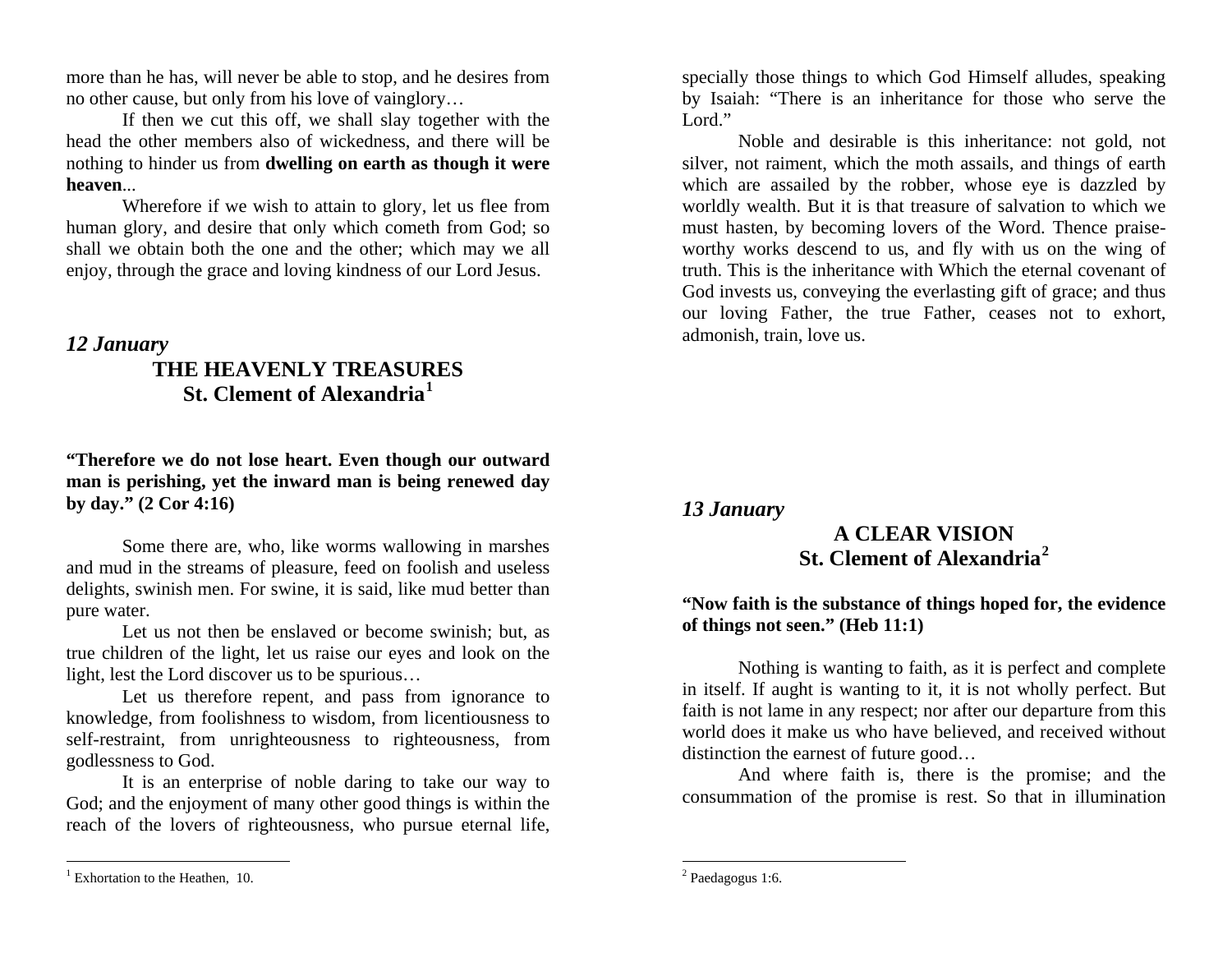what we receive is knowledge, and the end of knowledge is rest...

As, then, inexperience comes to an end by experience, and perplexity by finding a clear outlet, so by illumination must darkness disappear. The darkness is ignorance, through which we fall into sins, purblind as to the truth.

Knowledge, then, is the illumination we receive, which makes ignorance disappear, and endows us with clear vision…

Those bonds of ignorance are with all speed slackened by human faith and divine grace, our transgressions being taken away by divine medicine, the baptism of the Word. We are washed from all our sins, and are no longer entangled in evil. This is the one grace of illumination, that our characters are not the same as before our washing. And since knowledge springs up with illumination, shedding its beams around the mind, the moment we hear, we who were untaught become disciples 0f Christ... For instruction the Holy Spirit trains leads to faith, and faith with baptism. For that faith is the one universal salvation of humanity.

#### *17 January*

# **JESUS NEVER DECEIVES US St. Cyprian[1](#page-6-0)**

#### **"But take heed; see, I have told you all things beforehand." (Mark 13:23)**

For he who wars for God, dearest brethren, ought to acknowledge himself as one who, placed in the heavenly camp, already hopes for divine things, so that we may have no trembling at the storms and whirlwinds of the world, and no disturbance, since the Lord had foretold that these would come.

He predicted and said that wars, and famines, and earthquakes, and pestilences would arise in each place. With the exhortation of His fore-seeing word, instructing, and teaching,

and preparing, and strengthening the people of His Church for all endurance of things to come.

And lest an unexpected and new dread of mischiefs should shake us, He previously warned us that adversity would increase more and more in the last times.

Behold, the very things occur which were spoken; and since those occur which were foretold before, whatever things were promised will also follow; as the Lord Himself promises, saying, "But when you see all these things come to pass, know ye that the kingdom of God is at hand." (Luke 21: 31)

The kingdom of God, beloved brethren, is beginning to be at hand; the rewards of life, and the rejoicing of eternal salvation, and the perpetual gladness and possession lately lost of paradise, are now coming, with the passing away of the world.

Already heavenly things are taking the place of earthly, and great things of small, and eternal things of things that fade away. What room is there here for anxiety and solicitude?

Who, in the midst of these things, is trembling and sad, except he who is without hope and faith? For it is for him to fear death who is not willing to go to Christ. It is for him to be unwilling to go to Christ who does not believe that he is about to reign with Christ.

For it is written that the just lives by faith. If you are just, and live by faith, if you truly believe in Christ, why, since you are about to be with Christ, and are secure of the Lord's promise, do you not embrace the assurance that you are called to Christ, and rejoice that you are freed from the devil?

## *18 January*

## **MAY YOUR HEART BE PURE Hermas[2](#page-6-1)**

**"Blessed are the pure in heart, for they shall see God." (Matt 5:8-9)** 

<span id="page-6-1"></span><span id="page-6-0"></span><sup>&</sup>lt;sup>1</sup> Treatise 7, On the Mortality, 2, 3.

<sup>&</sup>lt;sup>2</sup> Shepherd, Commandment 2.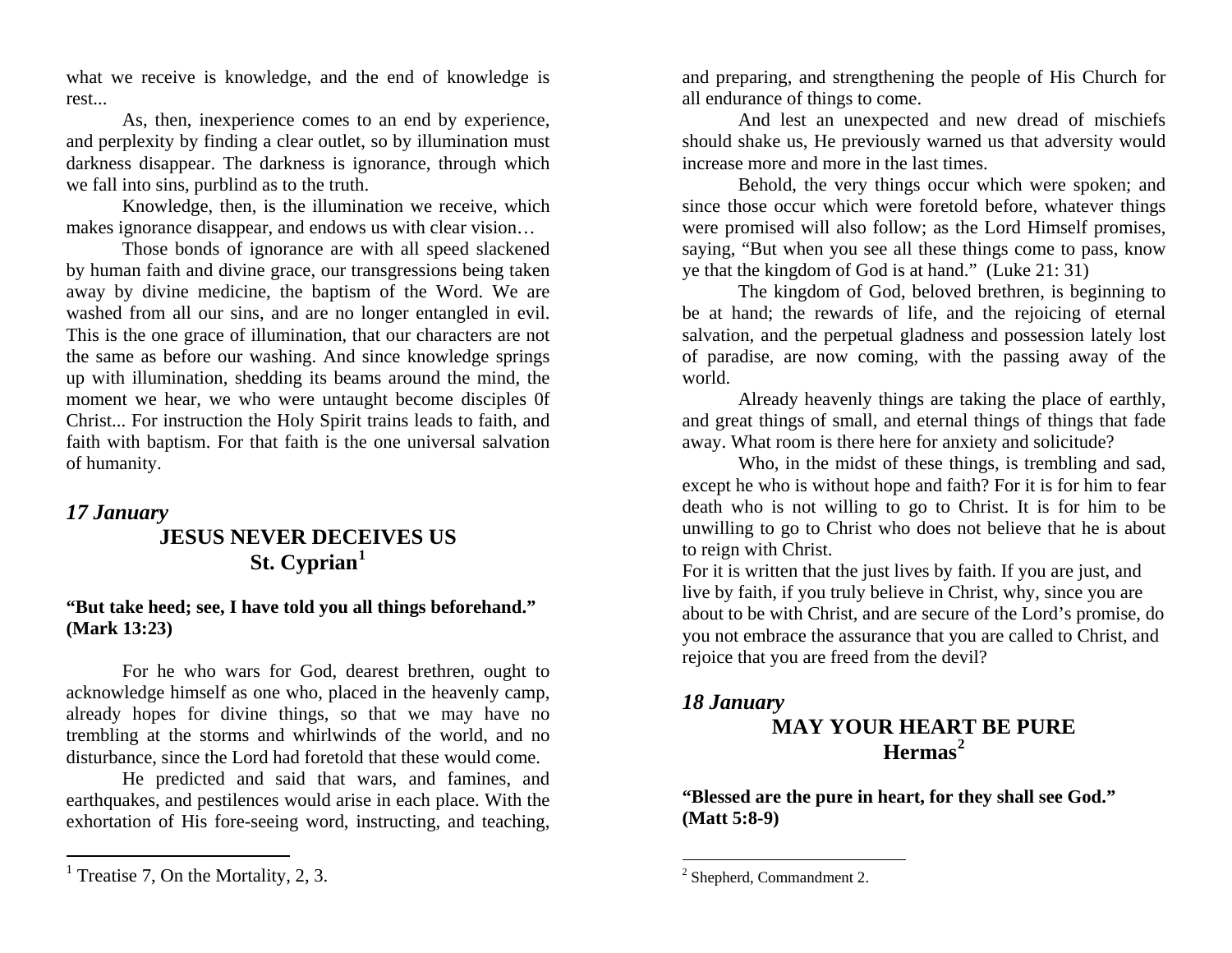## **St. John Chrysostom[1](#page-7-0)**

Be simple and guileless, and you will be as the children who know not the wickedness that ruins the life of men.

**First, then, speak evil of no one, nor listen with pleasure to any one who speaks evil of another.** But if you listen, you will partake of the sin of him who speaks evil, if you believe the slander, which you hear; for believing it, you will also have something to say against your brother. Thus, then, will you be guilty of the sin of him who slanders.

For slander is evil and an unsteady demon. It never abides in peace, but always remains in discord. Keep yourself from it, and you will always be at peace with all.

Put on a holiness in which there is no wicked cause of offense, but all deeds that are equable and joyful.

**Practice goodness; and from the rewards of your labors, which God gives you, give to all the needy in simplicity, not hesitating as to whom you are to give or not to give. Give to all, for God wishes His gifts to be shared amongst all. They who receive, will render an account to God why and for what they have received. For the afflicted who receive will not be condemned, but they who receive on false pretenses will suffer punishment. He, then, who gives is guiltless. For as he received from the Lord, so has he accomplished his service in simplicity, not hesitating as to whom he should give and to whom he should not give.** 

**This service, then, if accomplished in simplicity, is glorious with God. He, therefore, who thus ministers in simplicity, will live to God.** 

**Keep therefore these commandments, as I have given them to you, that your repentance and the repentance of your house may be found in simplicity, and your heart may be pure and stainless."** 

<span id="page-7-1"></span><span id="page-7-0"></span>*19 January* 

**THE JOY OF THE TEARS** 

**"Blessed are those who mourn, for they will be comforted." (Matt 5:4)** 

And how says Paul, "Rejoice in the Lord always?" (Phil 4: 4) The joy he is speaking of is what springs from those tears. For as men's joy for the world's sake has a sorrow in the same lot with it, even so godly tears issue a germ of perpetual and unfading joy.

In this way the very harlot became more honorable than virgins when seized by this fire. That is, being thoroughly warmed by repentance, she was thenceforth carried out of herself by her longing desire toward Christ; loosing her hair, and drenching with her tears His holy feet, and wiping them with her own tresses, and exhausting the ointment. And all these were outward results, but those wrought in her mind were far more fervent than these; which things God Himself alone beheld.

And therefore, every one, when he hears, rejoices with her and takes delight in her good works, and acquits her of every blame.

**But if we that are evil pass this judgment, consider what sentence he obtained from that God who is a lover of mankind; and how much, even before God's gifts, her repentance caused her to reap in the way of blessing…** 

**For I seek those tears which are shed not for display, but in compunction; those which trickle down secretly and in closets, and in sight of no man, softly and noiselessly; those which arise from a certain depth of mind, those shed in anguish and in sorrow, those which are for God alone.** 

*20 January* 

**THE NEED OF DAVID'S KEY St. Jerome[1](#page-7-1)**

 $<sup>1</sup>$  On Matt. Hom. 6:8.</sup>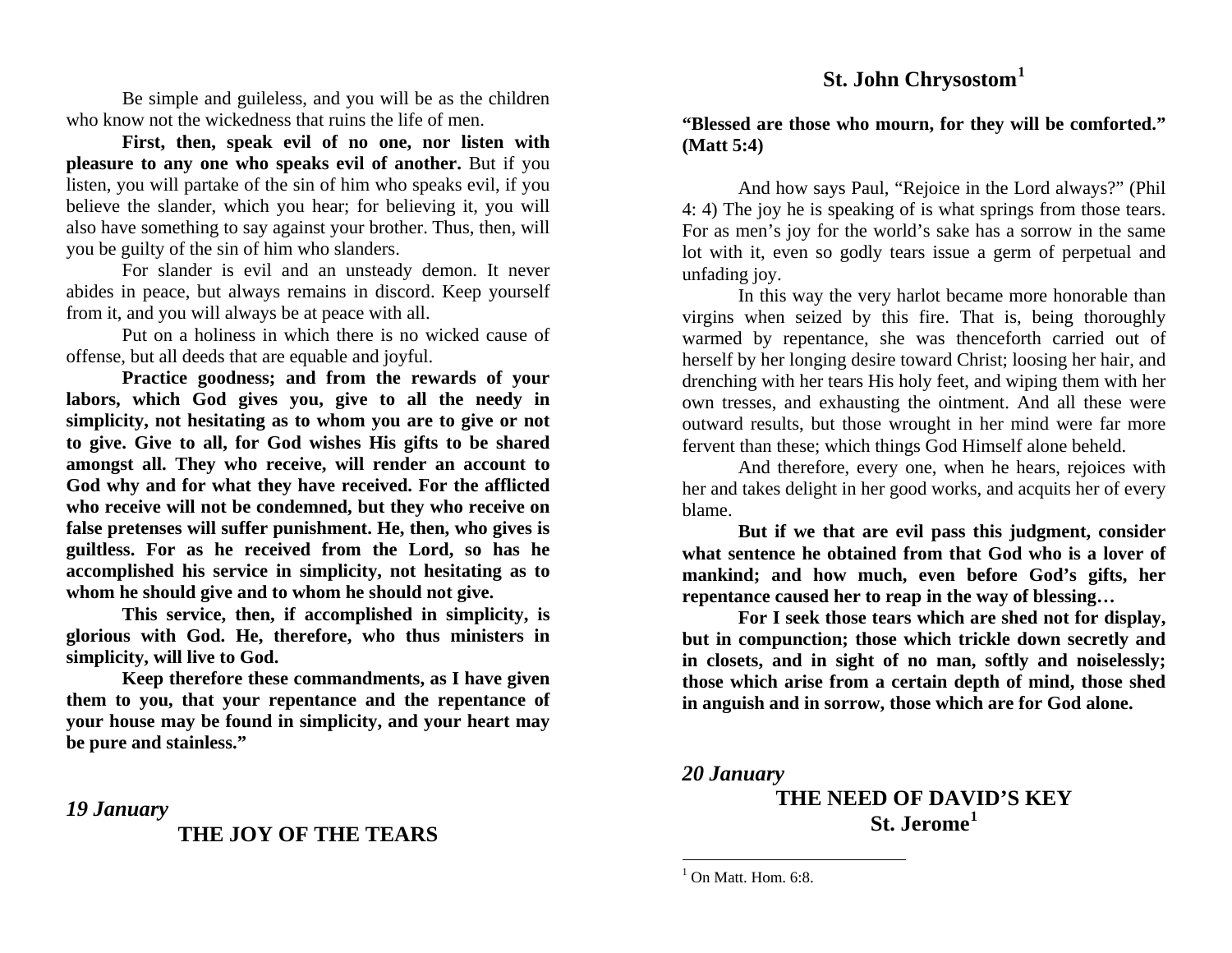**"Open my eyes that I may see wonderful things in Your law." (Ps 119:18)** 

In the apocalypse a book is shown sealed with seven seals, which if you deliver to one that is learned saying, 'Read this,' he will answer you, 'I cannot, for it is sealed.'

How many there are today who fancy themselves learned, yet the scriptures are a sealed book to them, and one which they cannot open save through Him who has the key of David, "He that opens and no man shuts; and shuts and no man opens."

In the Acts of the Apostles the holy eunuch when reading Isaiah he is asked by Philip "Do you understand what you read?," makes answer, "How can I except some man should guide me?"... Then Philip came and showed him Jesus, who was concealed beneath the letter. Wondrous excellence of the teacher! In the same hour the eunuch believed and was baptized; he became one of the faithful and a saint. He was no longer a pupil but a master; and he found more in the church's font there in the wilderness than e had ever done in the gilded temple of the synagogue…

It is idle to try to teach what you do not know, and, if I may speak with some warmth, is worse still to be ignorant of your ignorance.

#### *21 January*

# **WHEN OUR LIFE IS RENEWED St. Justine[2](#page-8-0)**

 **"Let the wicked forsake his way and the evil man his thoughts. Let him turn to the Lord, and he will have mercy on him, and to our God, for he will freely pardon." (Isa 55:7)** 

For we forewarn you to be on your guard, lest those demons that we have been accusing should deceive you, and quite diver you from reading and understanding what we say. For they strive to hold you their slaves and servants; and sometimes by appearances in dreams, and sometimes by magical impositions, they subdue all who make no strong opposing effort for their own salvation.

And thus do we also, since our persuasion by the Word, stand aloof from them (i.e., the demons), and follow the only Living God through His Son - we who formerly delighted in fornication, but now embrace chastity alone. We, who formerly used magical arts, dedicate ourselves to the good and Living God.

We, who valued above all things the acquisition of wealth and possessions, now bring what we have into a common stock, and communicate to every one in need.

We who hated and destroyed one another, and on account of their different manners would not live with men of a different tribe, now, since the coming of Christ, live familiarly with them. We pray for our enemies, and endeavor to persuade those who hate us unjustly to live conformably to the good precepts of Christ, to the end that they may become partakers with us of the same joyful hope of a reward from God the ruler of all.

## *23 January*

# **THE FREE WISDOM THAT GRANTS RENEWAL Lactantius[3](#page-8-0)**

**"And have put on the new man who is renewed in knowledge according to the image of Him who created him." (Col 3:10)** 

 $^{1}$  Letter 53:5, 7.

<span id="page-8-0"></span> $2$  Apology 1:14.

<sup>&</sup>lt;sup>3</sup> Divine Institutes, 3:26.